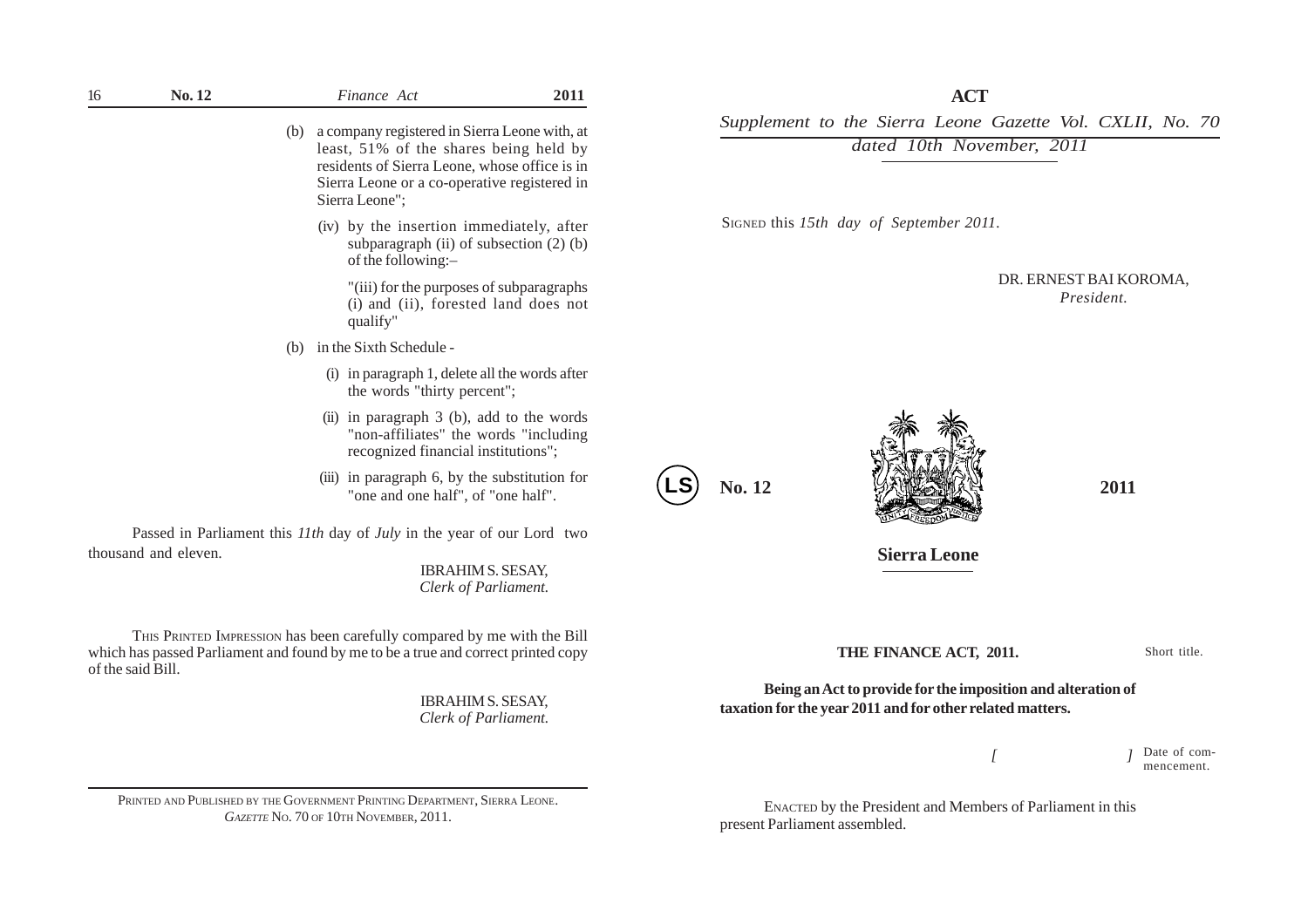| 2                        | No. 12                                    | Finance Act                                                                                                                                                                                                                                                                 | 2011 | No. 12 |                                             | Finance Act                                                                                                              | 2011              |
|--------------------------|-------------------------------------------|-----------------------------------------------------------------------------------------------------------------------------------------------------------------------------------------------------------------------------------------------------------------------------|------|--------|---------------------------------------------|--------------------------------------------------------------------------------------------------------------------------|-------------------|
| Commence-<br>ment.       |                                           | 1. Unless otherwise provided, this Act shall be deemed to<br>have come into operation on 1st January, 2011.                                                                                                                                                                 |      |        |                                             | "If chargeable income is:                                                                                                | The tax is:"      |
| Amendment                |                                           | 2. The Income Tax Act, 2000 is amended-                                                                                                                                                                                                                                     |      |        |                                             | Not over Le 1,800,000                                                                                                    | Nil               |
| of Act No. 8<br>of 2000. |                                           | (a) by the insertion of the following<br>immediately after section 97 thereof :-                                                                                                                                                                                            |      |        |                                             | Over Le 1,800,000 but<br>not over 3,600,000                                                                              | 15%               |
|                          | "Failure to<br>file a return              | 97A. Any person who fails to file a return of<br>income without reasonable excuse, as                                                                                                                                                                                       |      |        | Over Le 3,600,000 but<br>not over 9,000,000 | 25%                                                                                                                      |                   |
|                          | of income.                                | determined by the Commissioner-                                                                                                                                                                                                                                             |      |        |                                             | Over Le 9,000,000                                                                                                        | 30%"              |
|                          |                                           | General, shall be liable on conviction to<br>a fine not exceeding Le5,000,000 or to<br>imprisonment for a term not exceeding 2<br>years or to both".                                                                                                                        |      |        | (d)                                         | in paragraph 12 of the Ninth Schedule, by<br>the substitution for the penalties prescribed<br>therein of the following:- |                   |
|                          |                                           | (b) by the repeal and replacement of section 100<br>by the following:-                                                                                                                                                                                                      |      |        | (i)                                         | "section 154, tax evasion - Le $50,000,000$                                                                              |                   |
|                          | "Extention<br>of time to<br>file returns. | 100 (1) Upon application in writing by the<br>tax-payer filed by the due date for a<br>return, the Commissioner-General may<br>extend the period in which a return of<br>income is to be made by a maximum<br>period of sixty days upon payment of a<br>fee of Le5,000,000. |      |        | section 155, impeding<br>tax administration | - Le $50,000,000$                                                                                                        |                   |
|                          |                                           |                                                                                                                                                                                                                                                                             |      |        | section 156, failure to<br>preserve secrecy | - Le $50,000,000$                                                                                                        |                   |
|                          |                                           |                                                                                                                                                                                                                                                                             |      |        | section 157, contempt<br>of Board           | $-Le$ 40,000,000                                                                                                         |                   |
|                          | (2)                                       | A taxpayer who fails to file a return within<br>the maximum period of sixty days prescribed<br>in subsection (1), shall be liable to a                                                                                                                                      |      |        |                                             | section 158, making<br>false statement                                                                                   | $-Le$ 50,000,000  |
|                          |                                           | surcharge consisting of the average<br>treasury bill rate plus 3% both of the fee for<br>every day that the failure continues.                                                                                                                                              |      |        |                                             | section 160, failure to<br>comply with notice or<br>information requested                                                | - Le $40,000,000$ |
|                          | (3)                                       | The granting of an extension of time under<br>subsection (1) does not affect the due date<br>for the payment of income tax under section<br>105".                                                                                                                           |      |        |                                             | section 161, aiding and<br>abetting any offence<br>mentioned herein                                                      | $-Le$ 40,000,000  |
|                          | (c)                                       | In the First Schedule, by the substitution for<br>the rates in Part I thereof of the following:-                                                                                                                                                                            |      |        |                                             | section 162, offence<br>by tax official                                                                                  | $-Le$ 50,000,000  |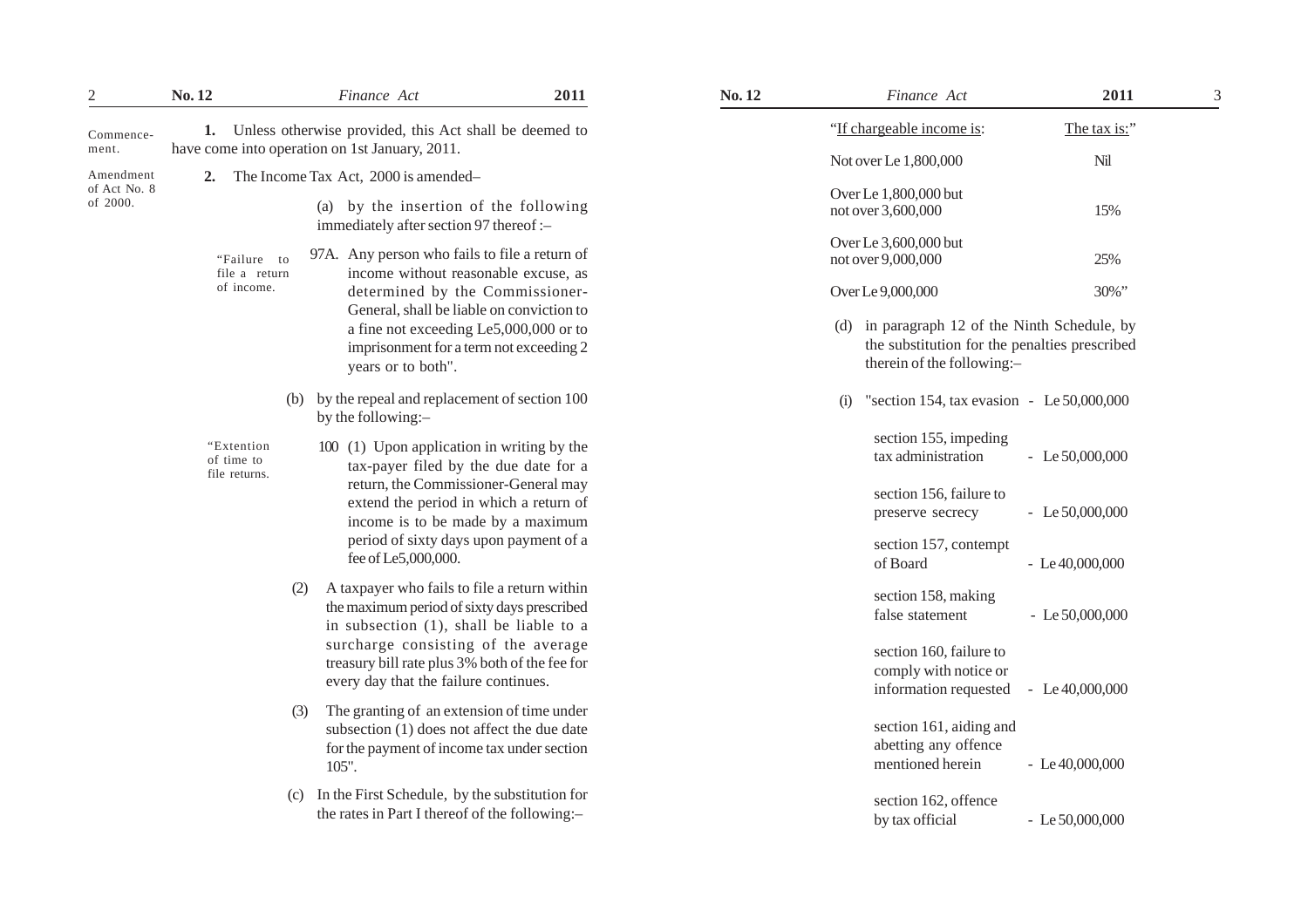|                                       | No. 12         |                | Finance Act                                                                                                                                                                                                                                                                                            | 2011 | No. 12         | Finance Act                                                                                                                                                                                                                                                                                                                      | 2011 | 5                         |
|---------------------------------------|----------------|----------------|--------------------------------------------------------------------------------------------------------------------------------------------------------------------------------------------------------------------------------------------------------------------------------------------------------|------|----------------|----------------------------------------------------------------------------------------------------------------------------------------------------------------------------------------------------------------------------------------------------------------------------------------------------------------------------------|------|---------------------------|
|                                       |                |                | (ii) each of the fines prescribed in<br>subparagraph (i) is subject to the<br>following qualification:-                                                                                                                                                                                                |      |                | (a) name and contact address of that person;                                                                                                                                                                                                                                                                                     |      |                           |
|                                       |                |                | "rising by the average treasury bond<br>rate compounded annually".                                                                                                                                                                                                                                     |      |                | (b) Taxpayer Identification Number (TIN);<br>(c) total prize - money won;                                                                                                                                                                                                                                                        |      |                           |
|                                       |                | (e)            | in subsection $(1)$ of section 159 thereof, by<br>the substitution for the words "ten percent<br>of the taxpayer's chargeable income from that<br>source" of the following:-                                                                                                                           |      |                | (d) total tax withheld;                                                                                                                                                                                                                                                                                                          |      |                           |
|                                       |                | year or both". | "the higher of ten percent of the annual<br>turnover from that source and Le 50,000,000<br>or imprisonment for a term not exceeding one                                                                                                                                                                |      | 4.<br>amended- | (e) tax winnings for the month."<br>Part II of the Schedule to the Customs Tariff Act 1978 is Amendment                                                                                                                                                                                                                          |      | of Act No.<br>16 of 1978. |
| Amendment<br>of Act No. 3<br>of 1969. | in section 3A- | (a)<br>(b)     | 3. The Control of Betting and Lotteries Act, 1969 is amended<br>by renumbering the existing provision<br>as subsection $(1)$ ; and<br>inserting the following provisions:-                                                                                                                             |      |                | by the insertion immediately after<br>(a)<br>paragraph (e) thereof, of the following<br>items with 10% duty and numbered as<br>paragraphs (e 1) to (e 9) respectively:-                                                                                                                                                          |      |                           |
|                                       |                | (3)            | $"(2)$ The deadline for the withholding<br>of any monies under subsection (1) shall<br>be not later than fifteen days after the<br>end of the month in which the draw is<br>made or such monies are withheld.<br>Section 129 of the Income Tax Act, 2000<br>shall apply to the failure to withhold the |      | 1905.40.10     | "for specially prepared infant's food under HS Code 0402.10.21<br>for specially prepared infant's food under HS Code 0402.29.21<br>for specially prepared infant's food under HS Code 1901.10.00<br>for specially prepared infant's food under HS Code 1904.10.10<br>for specially prepared infant's feeding rusks under HS Code |      |                           |
|                                       |                |                | tax imposed by subsection (1).                                                                                                                                                                                                                                                                         |      |                | for specially prepared infant's food under HS Code 2005.10.10<br>for specially prepared infant's food under HS Code 2007.10.10<br>for specially prepared infant's food under HS Code 2014.20.10                                                                                                                                  |      |                           |
|                                       |                | (4)            | A withholding agent of any prize-<br>winning money shall submit to the<br>Commissioner-General the following                                                                                                                                                                                           |      |                | for specially prepared infant's food under HS Code 2016.90.10"                                                                                                                                                                                                                                                                   |      |                           |
|                                       |                |                | particulars in respect of every person to<br>whom any prize winning money is paid,<br>namely:-                                                                                                                                                                                                         |      |                | (b) in respect of paragraph $(v)$ (paraffin wax), by<br>the insertion at the end thereof of the<br>following:-                                                                                                                                                                                                                   |      |                           |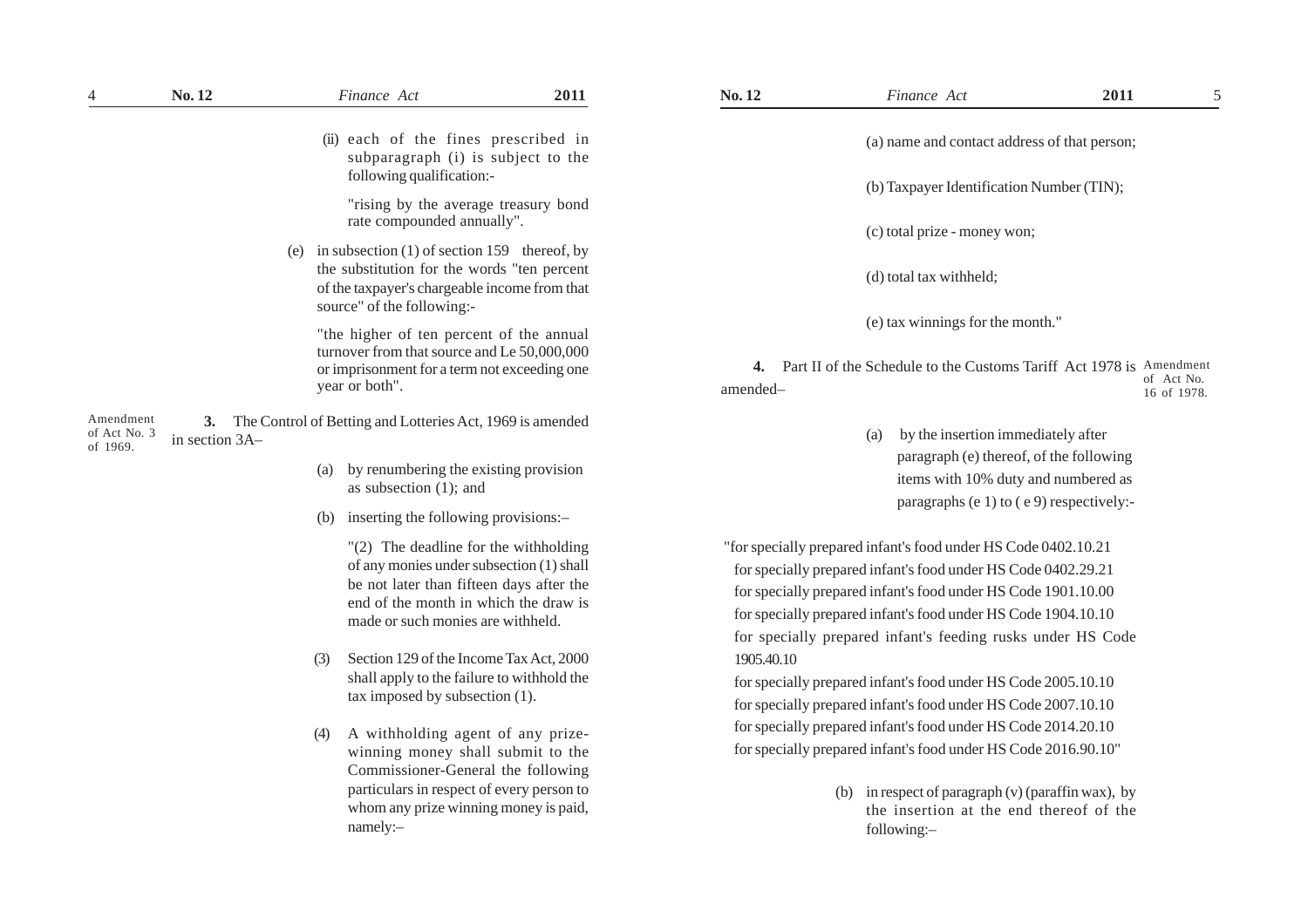| 6                                                 | No.12                                                                                                    | Finance Act                                                                                                                           | 2011                                                                                                                     | No. 12                                                              |                                                                                                                                                        | Finance Act                                                                                                                        | 2011 |                          |  |
|---------------------------------------------------|----------------------------------------------------------------------------------------------------------|---------------------------------------------------------------------------------------------------------------------------------------|--------------------------------------------------------------------------------------------------------------------------|---------------------------------------------------------------------|--------------------------------------------------------------------------------------------------------------------------------------------------------|------------------------------------------------------------------------------------------------------------------------------------|------|--------------------------|--|
|                                                   |                                                                                                          |                                                                                                                                       | " but the import duty of 20% shall be<br>calculated, instead of using the CIF<br>value, by using the following reference |                                                                     | The fees for an auctioneer licence shall be ten million leones Auctioneer<br>9.<br>The Goods and Services Tax Act, 2009 is amended as Amendment<br>10. |                                                                                                                                    |      |                          |  |
|                                                   |                                                                                                          | values, as appropriate:-                                                                                                              |                                                                                                                          | follows:-                                                           |                                                                                                                                                        |                                                                                                                                    |      | of Act No. 6<br>of 2009. |  |
|                                                   | $46g(1 \times 30 \times 8)$ shall range from \$22.5 to<br>(i)<br>\$22.8 per carton;                      |                                                                                                                                       |                                                                                                                          | in section 17, by the repeal of subsection $(5)$<br>(a)<br>thereof: |                                                                                                                                                        |                                                                                                                                    |      |                          |  |
|                                                   |                                                                                                          | (ii) $81.2g(1 \times 15 \times 10)$ shall range from \$25.0<br>to $$25.5$ per carton".                                                |                                                                                                                          |                                                                     | (b)                                                                                                                                                    | in paragraph (a) of subsection $(1)$ of section<br>24, by the deletion of the word "taxable";                                      |      |                          |  |
| Surcharge on<br>right-hand<br>driven<br>vehicles. | 5.                                                                                                       | There is hereby imposed on imported right hand - driven<br>vehicles a surcharge of 40% of the C.I.F. value thereof.                   |                                                                                                                          |                                                                     | (c)                                                                                                                                                    | in section $42(9)(b)$ , for the reference to section<br>$42(1)$ (b) substitute a reference to section 42<br>$(1)(c)$ ;             |      |                          |  |
| Failure to<br>submit<br>electronic                | The requirement for the submission of manifests<br>6.<br>(1)<br>by shipping agents shall be as follows:- |                                                                                                                                       | immediately after section 49 thereof, insert<br>(d)<br>the following:-                                                   |                                                                     |                                                                                                                                                        |                                                                                                                                    |      |                          |  |
| manifest                                          |                                                                                                          | (a)<br>arrival of the respective vessel;                                                                                              | Submission shall be within 24 hours after the<br>"Seizure of                                                             |                                                                     | 49A $(1)$                                                                                                                                              | The Commissioner-General may recover unpaid<br>GST, penalty or interest by the issue of a warrant                                  |      |                          |  |
|                                                   |                                                                                                          | all manifests shall be in electronic form.<br>(b)                                                                                     |                                                                                                                          | assets for<br>non-pay-<br>ment of tax                               |                                                                                                                                                        | to tax officers specified therein to enter a place<br>and seize the goods and property of the                                      |      |                          |  |
|                                                   | (2)                                                                                                      | Any shipping agent who contravenes subsection(1)                                                                                      |                                                                                                                          |                                                                     |                                                                                                                                                        | taxpayer.                                                                                                                          |      |                          |  |
|                                                   |                                                                                                          | shall be liable to a fine of not less than two hundred thousand leones<br>and not more than two million five hundred thousand leones. |                                                                                                                          |                                                                     |                                                                                                                                                        | The warrant shall be in the form prescribed in<br>regulations under this Act specifying the<br>taxpayer against whose property the |      |                          |  |
| Abondonment                                       | 7.                                                                                                       | Any person who in the process of clearing imported goods                                                                              |                                                                                                                          |                                                                     |                                                                                                                                                        | proceedings are authorized, the location of the                                                                                    |      |                          |  |

property and the tax debt to which the warrant

(3) The Commissioner-General may require a police officer to be present while the seizure is being

(4) A warrant under subsections (1) and (2) may only be issued after 14 days from the date the Commissioner-General notifies the taxpayer in writing of the Commissioner-General's intention

to proceed with the seizure.

relates.

conducted.

Abandonment of unfinished customs declaration.

**7.** Any person who in the process of clearing imported goods leaves any declaration form in the Automated System of Customs Data (ASYCUDA) beyond the normal period of seven days needed to complete the process or abandons such form in the system, commits an offence, and shall be liable on conviction to a fine of not less than two hundred thousand leones and not more than two million five hundred thousand leones.

Excise duty bond by oil companies.

**8.** An oil marketing company liable to excise duty levied on petroleum fuel shall, at the point of discharge thereof from the respective vessel, provide to the National Revenue Authority a bond equivalent to the value of the excise duty as a guarantee for the payment of the duty.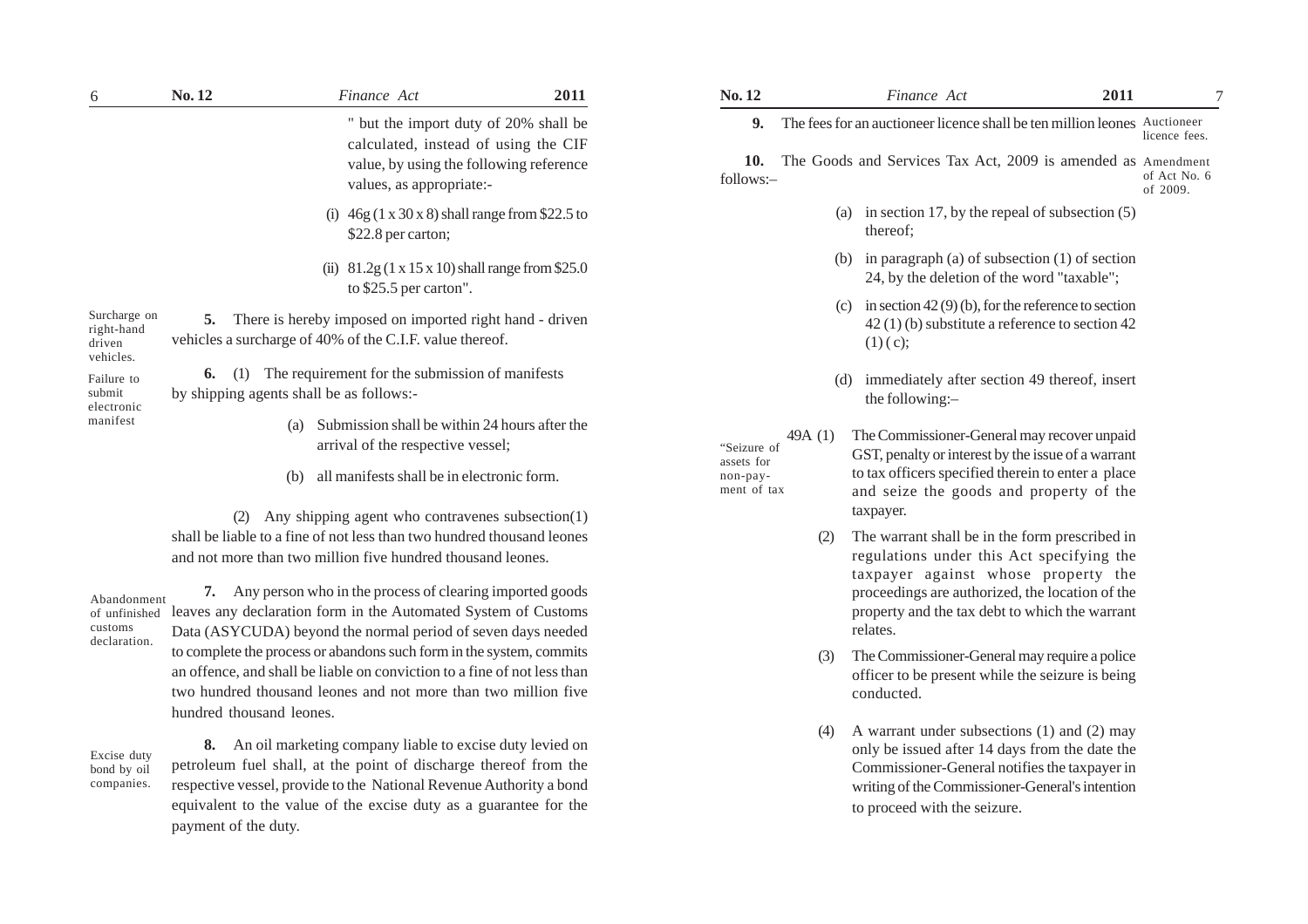(5) Subsection (4) does not apply, if the Commissioner-General has reasonable grounds to believe that the collection of tax is in jeopardy.

(6) For the purposes of executing a seizure under subsection (1), the Commissioner-General or any tax officer specified in the warrant may at any reasonable time enter any premises described in the warrant authorizing the seizure proceedings:

Provided that the Commissioner-General or any tax officer specified in the warrant shall not enter any dwelling house except with the consent of the owner or occupier or on the authority of an order of a court.

(7) Property which has been seized under this section shall be kept for ten days either at the premises where the seizure was conducted or at such other place as the Commissioner-General may consider appropriate at the cost of the taxpayer.

(8) If the taxpayer does not pay the tax due together with the cost of the seizure within ten days of the seizure being made, the property seized may be sold by public auction or in such manner as the Commissioner-General may direct, the proceeds of sale being applied first towards the cost of taking, keeping and selling the property seized and then towards the GST, penalty or interest due and payable, any remaining proceeds being restored to the owner of the property.

(9) Nothing in this section precludes the Commissioner-General from proceeding under any other provision of this Act for any balance owed if the proceeds of the seizure are not sufficient to meet the costs thereof and the GST, penalty or interest due, but at any time before execution of the warrant the Commissioner-General may stay or compound proceedings thereunder.

(10) The period of ten days in subsections (7) and (8) does not apply to delay the sale of property which is subject to spoilage";

> (e) in section 92, paragraph (e) is repealed and replaced by the following:–

 $\degree$  (e) the issue of an assessment under section 42 (1) (a) and  $(c)$ ":

- (f) in section 114, subsection (2) is repealed and replaced by the following:–
- "(2) Notwithstanding subsection (1), 10% of the total GST revenue collected shall be paid into a separate GST refund account out of which refund due under this Act, proven overpayment of tax, payment made by non-taxable persons and payments made on non-taxable supplies, can be refunded.";
	- (g) in the Second Schedule–
	- (i) by the inclusion of the following items in the appropriate categories thereof:-

(1) baby foods;

(2) exercise books;

(3) raw fish;

(ii) in item 7, by the insertion after the word "condoms" at the end thereof of the following:–

"as classified in the Harmonised Commodity Description and Coding System".

**11.** Any person importing plant, machinery or equipment for Duty-free any business purpose, excluding resale, shall be entitled to import importation them duty-free for any period of five years chosen by that person.

**12.** For the purposes of the Customs Tariff Act, 1978 (by which Definition of the import duty of raw materials is fixed at 3%) and, in any other law, "raw the expression "raw materials" is used as applied in the Customs  $_{\text{Act No. 16 of}}^{\text{mucions}}$ Tariff Act, 1978. materials". 1978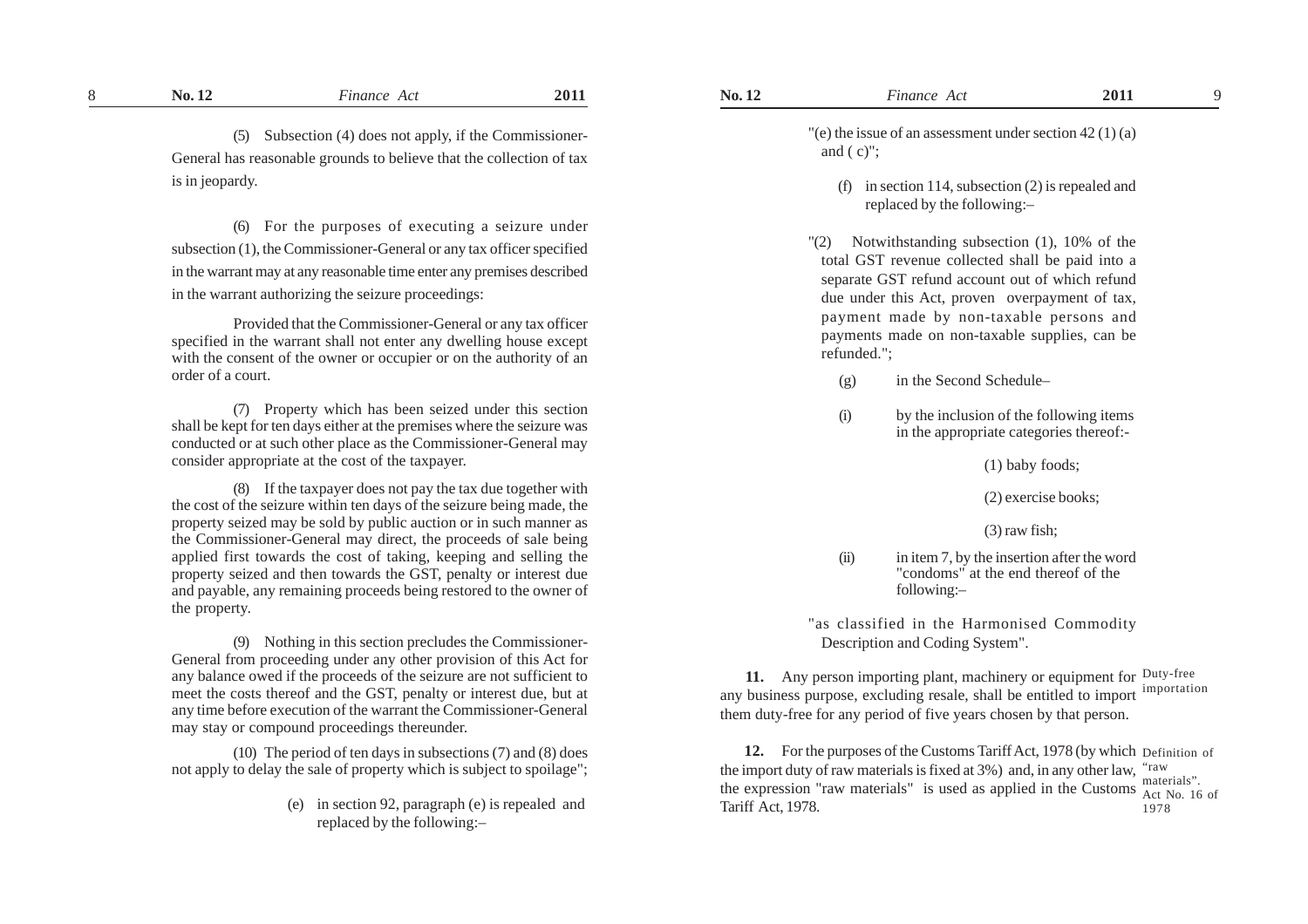| 10                                               | No. 12            | Finance Act                                                                                                                                                                                                                                                                                                                                                                                                                             | 2011 | No. 12                         | Finance Act                                                                                                                                                                                                                                                                                                                                                                                                                     | 2011     | 11 |
|--------------------------------------------------|-------------------|-----------------------------------------------------------------------------------------------------------------------------------------------------------------------------------------------------------------------------------------------------------------------------------------------------------------------------------------------------------------------------------------------------------------------------------------|------|--------------------------------|---------------------------------------------------------------------------------------------------------------------------------------------------------------------------------------------------------------------------------------------------------------------------------------------------------------------------------------------------------------------------------------------------------------------------------|----------|----|
| Investment<br>allowance.<br>Act No. 8 of         | 2000 is amended - | 13. Paragraph 6 of the Ninth Schedule to the Income Tax Act,                                                                                                                                                                                                                                                                                                                                                                            |      | dividends shall be subject to- | (2) An application to remit any accrued profits or                                                                                                                                                                                                                                                                                                                                                                              |          |    |
| 2000                                             |                   | (a) by inserting immediately before the word<br>"investment" the word "new";<br>(b) by renumbering the paragraph as paragraph "(a)"<br>and inserting immediately thereafter the<br>following:-<br>"(b) For the purposes of paragraph $(a)$ , $(1)$ , "new<br>investment" means injecting substantial new<br>capital for the acquisition of any asset referred<br>to in the Seventh Schedule".                                           |      | available in Sierra Leone.     | (a) the payment of all relevant taxes, as provided<br>by law during the twelve-month period<br>immediately following the end of the financial<br>year to which the application refers; and<br>any law relating to exchange control at the<br>(b)<br>time of the application.<br>18. The owner of a business or an establishment may employ Foreign staff.<br>limited competent expatriate staff having skills and expertise not |          |    |
| Research and<br>development<br>expenses.         |                   | 14. For the purposes of income tax, any expenses incurred on<br>research and development by an investor, shall be eligible for<br>deduction from profits of 100% of the cost incurred up to the extent<br>of profits of the same year the expenditure is made but any unclaimed<br>amount shall not be available for future deductions.                                                                                                 |      | labour.                        | 19. (1) All non-citizens in Sierra Leone for more than 182 Work<br>days in any calendar year, are required to be in possession of work permits.<br>permits obtainable on application to the Ministry responsible for                                                                                                                                                                                                            |          |    |
| Training<br>expenses.                            |                   | 15. For the purposes of income tax, any expenses on training<br>of local staff in an approved training programme, shall be eligible for<br>deduction from profits of 100% of the cost incurred up to the extent<br>of profits of the same year the expenditure is made, but any unclaimed<br>amount shall not be available for future deductions.                                                                                       |      | Sierra Leonean citizens.       | (2) Subject to subsection (2) of section 17, a foreign<br>employee shall be liable to income tax at the same rate applicable to<br>20. (1) Subject to subsection (2), any expenses which are Promotion of<br>aimed at promoting exports and the supply of goods overseas shall,                                                                                                                                                 | exports. |    |
| Social<br>development<br>expenses.               |                   | 16. Any expenses on social services, such as building of<br>schools and hospitals and any investment that is outside the scope<br>of the original investment and which would be also available to the<br>general public for use free of charge, shall be eligible for deduction<br>from profits of 100% of the cost incurred up to the extent of profits for<br>the purposes of the Income Tax Act, 2000.                               |      | year the expenditure is made.  | for the purposes of income tax, be eligible for deduction from profits<br>of 100% of the cost incurred up to the extent of profits of the same<br>(2) The expenses referred to in subsection (1) shall be<br>those in relation to the following activities:-                                                                                                                                                                    |          |    |
| Remittances.<br>Act No. 2 of<br>2004.<br>Cap.265 |                   | 17. (1) Without prejudice to section 9 of the Investment<br>Promotion Act 2004, on the cessation of any business, the owner of<br>the business or of any foreign or expatriate capital relating to that<br>business, shall have the right to remit the value of the business or of<br>the foreign or expatriate capital involved, as the case may be, subject<br>to any law relating to exchange control at the time the application to |      |                                | (a) overseas advertising, publicity and public<br>relations work;<br>supplying samples abroad, including delivery<br>(b)<br>costs;                                                                                                                                                                                                                                                                                              |          |    |

remit is made.

| $\sim$<br>↖<br>$\overline{\phantom{a}}$ | Act<br>inance |  |
|-----------------------------------------|---------------|--|
|                                         |               |  |

- (a) the payment of all relevant taxes, as provided by law during the twelve-month period immediately following the end of the financial year to which the application refers; and
- (b) any law relating to exchange control at the time of the application.

- (a) overseas advertising, publicity and public relations work;
- (b) supplying samples abroad, including delivery costs;
- (c) undertaking export market research;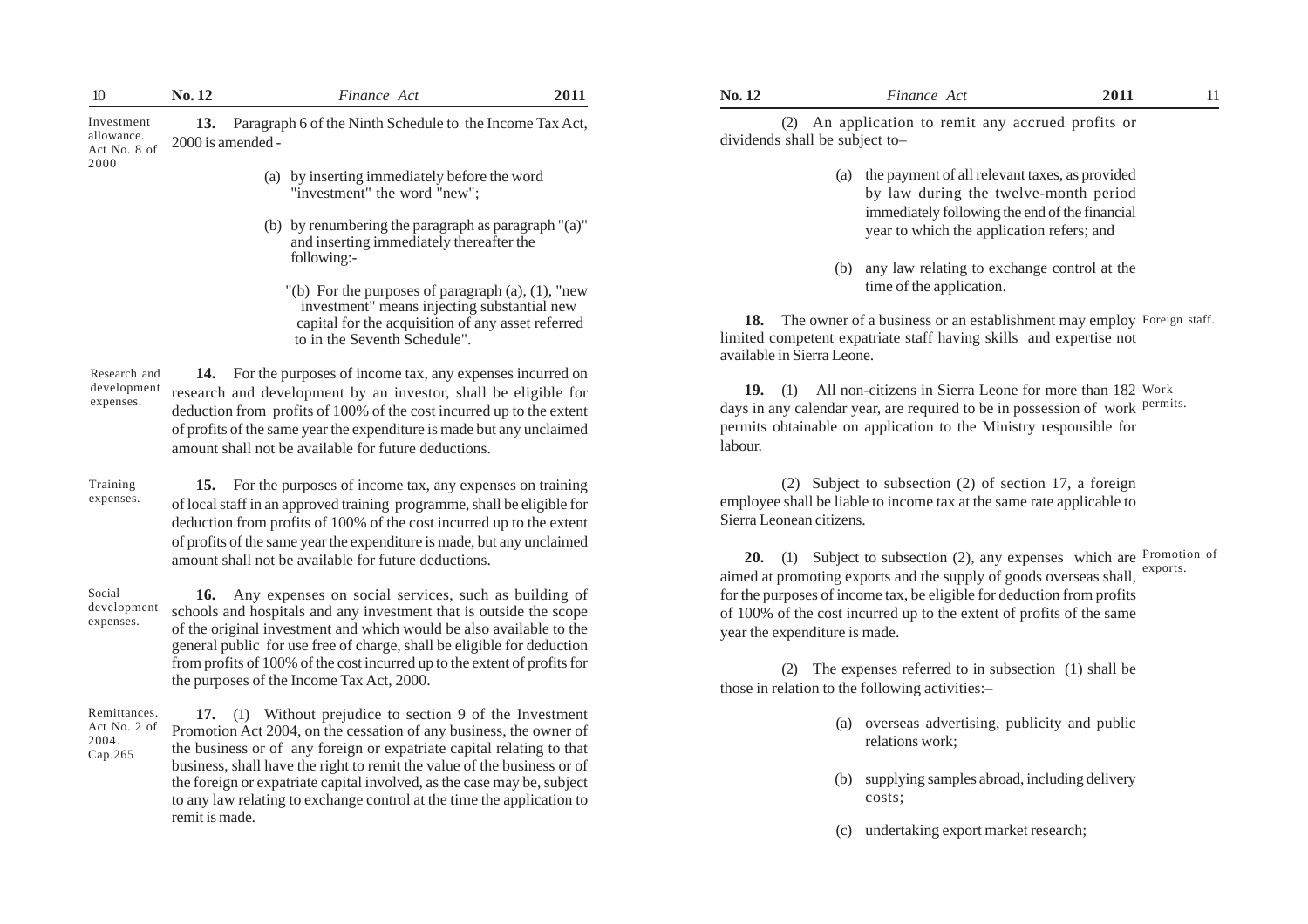| . . | unancı<br>AC                                                      | 201 | NO. | Finance<br>Acı                      | 201.                |  |
|-----|-------------------------------------------------------------------|-----|-----|-------------------------------------|---------------------|--|
|     | supp<br>tender<br>101<br>$\mathbf{r}$<br>preparing<br>goods<br>Ιa |     | ו ר | deduction und<br>:Jaim<br>the<br>∩r | shall<br>subsection |  |

overseas;

- (e) supplying of technical information abroad; preparing exhibits and participation costs in trade or industrial exhibitions, virtual trade or shows and trade portals and fares for overseas travel by company employees for business;
- maintaining sales offices and warehouses overseas to promote exports;
- (g) hiring professionals to design packaging for exports, subject to the company using local professional services;
- (h) undertaking feasibility studies for overseas projects identified for the purpose of tenders;
- (i) preparing architectural and engineering models, perspective drawings and 3 - D animations for participating in competitions at international level;
- (j) participating in trade or industrial exhibitions in the country or overseas.

(3) The deductions referred to in subsection (1) in respect of the promotion of exports and the supply of goods overseas shall, with the necessary modifications, apply to the tourist industry, in respect of the costs incurred in the overseas promotion of Sierra Leone as a tourist destination.

Disabled persons.

**21.** (1) For the purposes of income tax, there shall be deducted from the taxable profits of any business or establishment, 200% of the actual cost of the remuneration payable to any physically or mentally disabled employees, up to the extent of the profits of the year in which the expenditure is made, but any unclaimed amount shall not be available for future deductions.

be accompanied by a certificate of disability issued by the prescribed authority in the prescribed form in respect of the employee with disability.

(3) For the purposes of subsection (1), "disability" shall have the meaning assigned thereto in the Persons with Disability Act, 2010.

**22.** (1) Subject to subsection (2), any expenses incurred on Brand promoting an export quality standard Sierra Leonean owned product promotion shall be eligible for deduction from profits of 100% of the cost incurred up to the extent of profits of the same year the expenditure is made. advertisement.

(2) The expenses referred to in subsection (1) shall be eligible only if made in promoting a brand name by making such a name internationally known, including expenditure on bill-board advertisements in international airports and highways.

**23.** (1) Income derived from any undertaking under the Infrastructure Public-Private Partnership Infrastructure Projects in excess of twenty <sup>projects.</sup> million dollars shall enjoy a corporate tax relief for fifteen years.

(2) During the period of construction, subject to the provision of an approved bill of quantities, the importation of plant, equipment and other inputs, excluding petroleum products, shall be duty-free.

**24.** Any business–

LPG and cookers.

- (a) assembling stoves or cookers, whether fuelled by kerosene or liquefied petroleum gas;
- (b) importing or producing liquefied petroleum gas and;
- (c) investing a minimum of US\$500,000 and employing a minimum of fifty persons for that purpose;